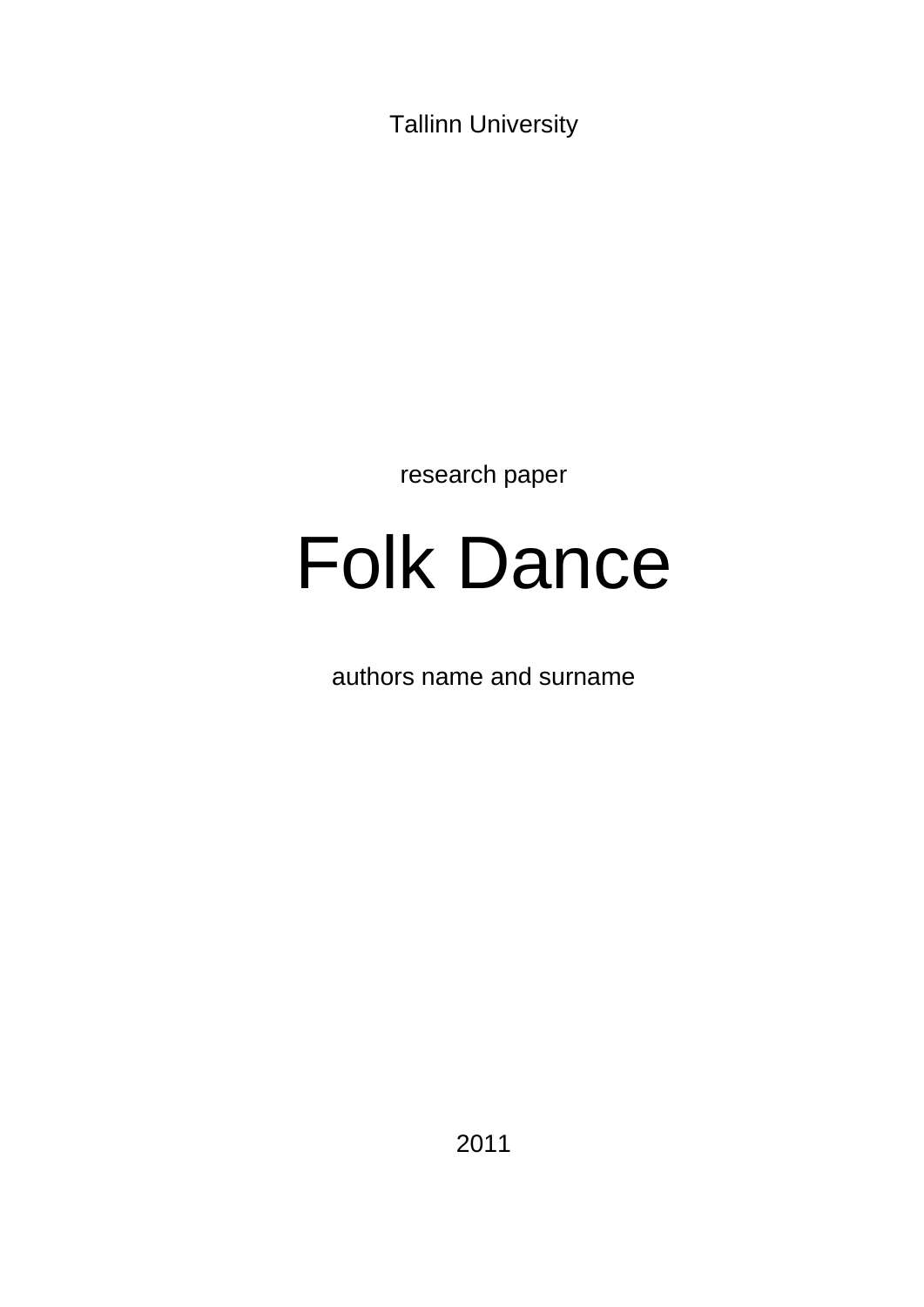# **Table of Contents**

| 1            |
|--------------|
| 1.1          |
| 12           |
| 1.3          |
| 131          |
| 132          |
| 1.3.2.1      |
| 1.3.2.2      |
| 1.3.2.3      |
| 1.3.2.4      |
| 1.3.2.5      |
| 133          |
|              |
| 1.4.1        |
| 1.4.2        |
| $\mathbf{2}$ |
|              |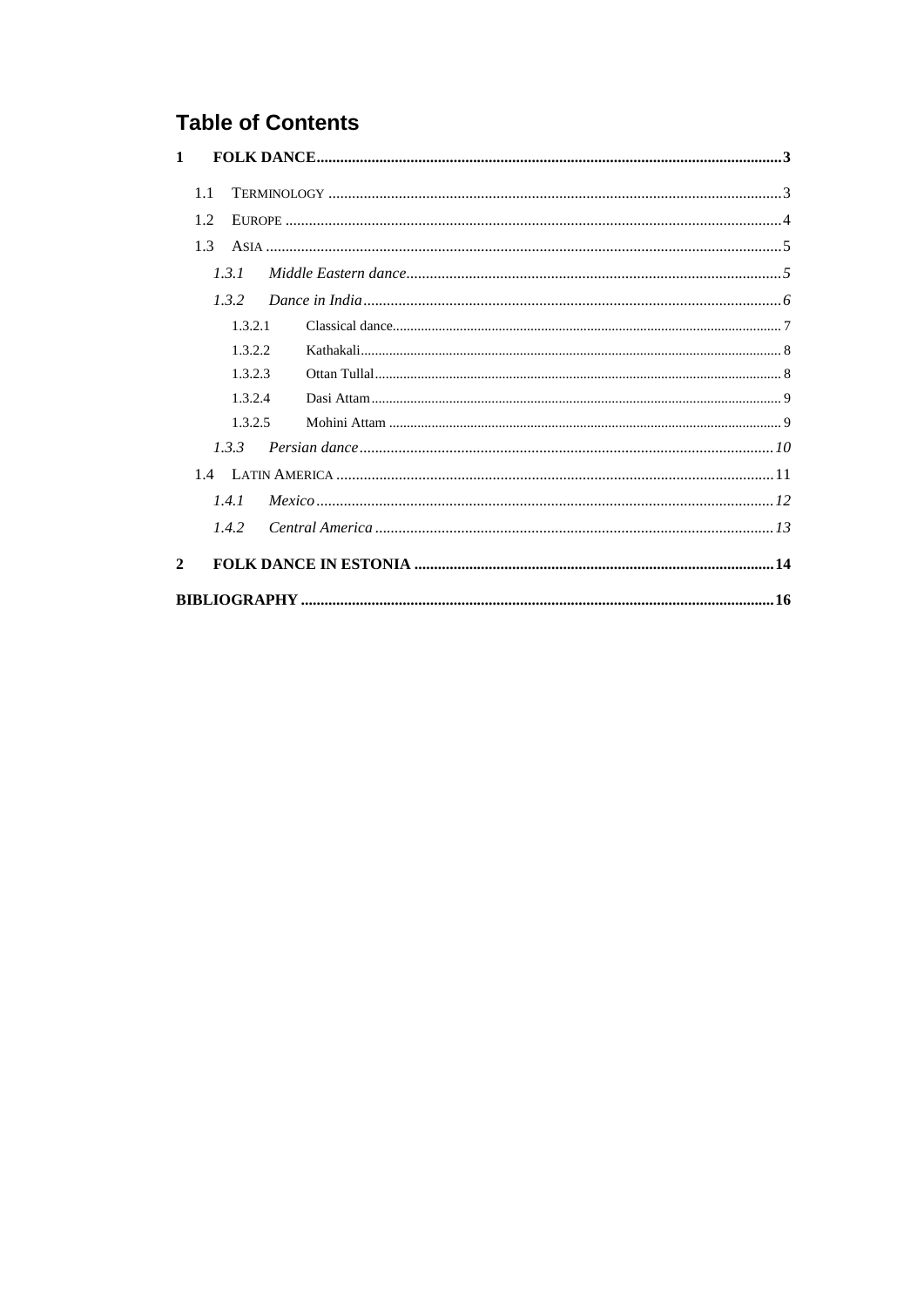# <span id="page-2-0"></span>**1 Folk dance**

The term folk dance describes dances that share some or all of the following attributes:

- $\cdot \cdot$  They are dances performed at social functions by people with little or no professional training, often to traditional music or music based on traditional music.
- $\triangle$  They are not designed for public performance or the stage, although traditional folkdances may be later arranged and set for stage performances.
- $\triangle$  Their execution is dominated by an inherited tradition rather than by innovation (although like all folk traditions they do change over time)
- New dancers often learn informally by observing others and/or receiving help from others.

More controversially, some people define folk dancing as dancing for which there is no governing body or dancing for which there are no competitive or professional performances. (Wikipedia, 2011)

# <span id="page-2-1"></span>**1.1 Terminology**

The term "folk dance" is sometimes applied to dances of historical importance in European culture and history; typically originated before 20th century. For other cultures the terms "ethnic dance" or "traditional dance" are sometimes used, although the latter terms may encompass ceremonial dances.

There are a number of modern dances, such as hip hop dance, that evolve spontaneously, but the term "folk dance" is generally not applied to them, and the terms "street dance" or "vernacular dance" are used instead. The term "folk dance" is reserved for dances which are to a significant degree bound by tradition and originated in the times when the distinction existed between the dances of "common folk" and the dances of the "high society".

A number of modern ballroom dances originated from folk ones.

The terms "ethnic" and "traditional" are used when it is required to emphasize the cultural roots of the dance. In this sense, nearly all folk dances are ethnic ones. If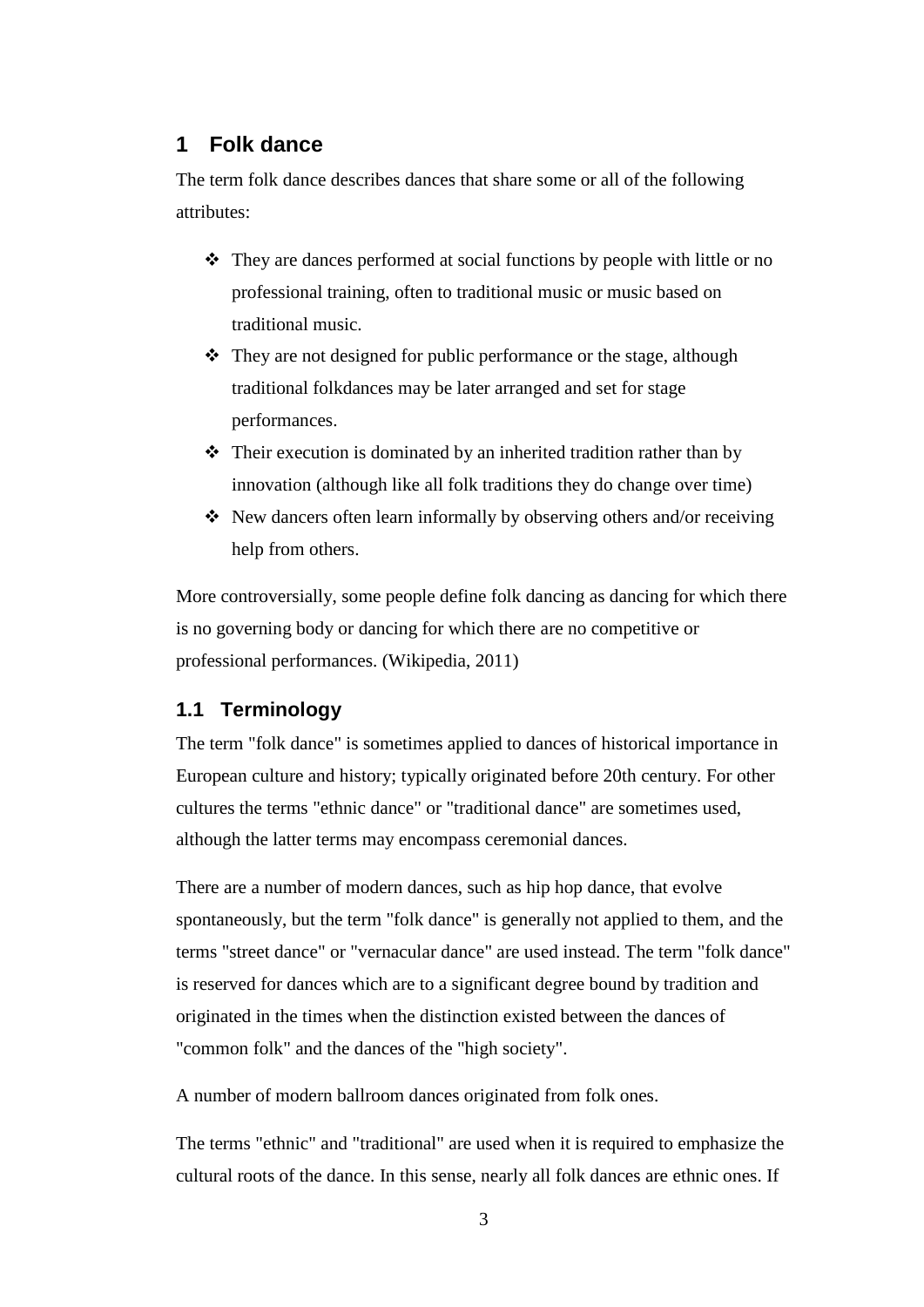some dances, such as polka, cross ethnic boundaries and even cross the boundary between "folk" and "ballroom dance", ethnic differences are often considerable enough to mention, e.g., Czech polka vs. German polka.

Not all ethnic dances are folk dances; for example, ritual dances or dances of ritual origin are not considered to be folk dances. Ritual dances are usually called "Religious dances" because of their purpose. (Wikipedia, 2011)

## <span id="page-3-0"></span>**1.2 Europe**

Types of European folk dance include:

- Polonez (Polish),
- clogging,
- English country dance,
- international folk dance,
- Irish dance.
- Maypole dance,
- Morris dance,
- Welsh Morris Dance.
- Nordic polska dance,
- Ball de bastons,
- square dance, and
- sword dance.

Sword dances include Longsword dances and rapper dancing. Some choreographed dances such as contra dance, Scottish country dance, and modern Western square dance, are called folk dances, though this is not true in the strictest sense. Country dance overlaps with contemporary folk dance and ballroom dance. Most country dances and ballroom dances originated from folk dances, with gradual refinement over the years.

People familiar with folk dancing can often determine what country a dance is from even if they have not seen that particular dance before. Some countries' dances have features that are unique to that country, although neighboring countries sometimes have similar features. For example, the German and Austrian schuhplattling dance consists of slapping the body and shoes in a fixed pattern, a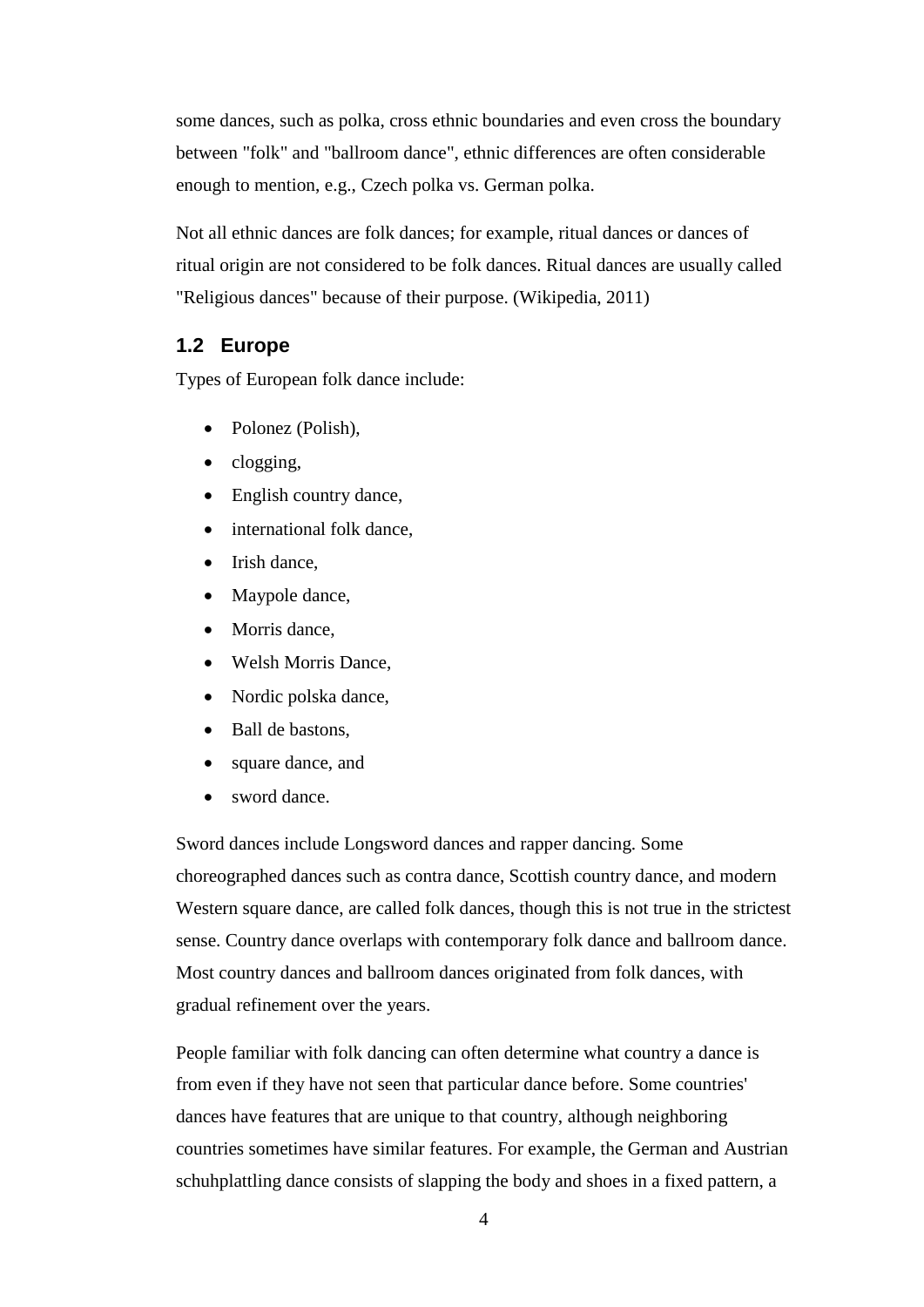feature that few other countries' dances have. Folk dances sometimes evolved long before current political boundaries, so that certain dances are shared by several countries. For example, some Serbian, Bulgarian, and Croatian dances share the same or similar dances, and sometimes even use the same name and music for those dances.

Although folk dancing was historically done by the common people of the local culture, international folk dance has received some popularity on college campuses and community centers within the United States and other countries. (Wikipedia, 2011)

# <span id="page-4-0"></span>**1.3 Asia**

Most famous folk dance styles in Asia are: Dances of the Middle East, Indian dance, and Persian dance.

But following styles are also well known:

- Attan The national dance of Afghanistan
- Azerbaijani dances
- Kurdish dance
- Assyrian folk dance
- Georgian Folk Dances
- Mtiuluri
- Bhangra a Punjabi harvest dance and music style that has become popular worldwide.
- Ghoomar a traditional Bhil tribe women's folk dance of Rajasthan, India.
- Ghumura Dance: War Dance from Kingdom of Kalahandi, Orissa, India
- Kalbelia is one of the most sensuous dance forms of Rajasthan, performed by the kalbelia tribe.
- Israeli folk dance (Wikipedia, 2011)

# <span id="page-4-1"></span>**1.3.1 Middle Eastern dance**

The traditional dances of the Middle East (also known as oriental dance) span a large variety of folk traditions throughout North Africa, Southwest Asia, Central Asia (Greater Persia), sometimes also to the inclusion of the Balkans and South Asia (Greater India).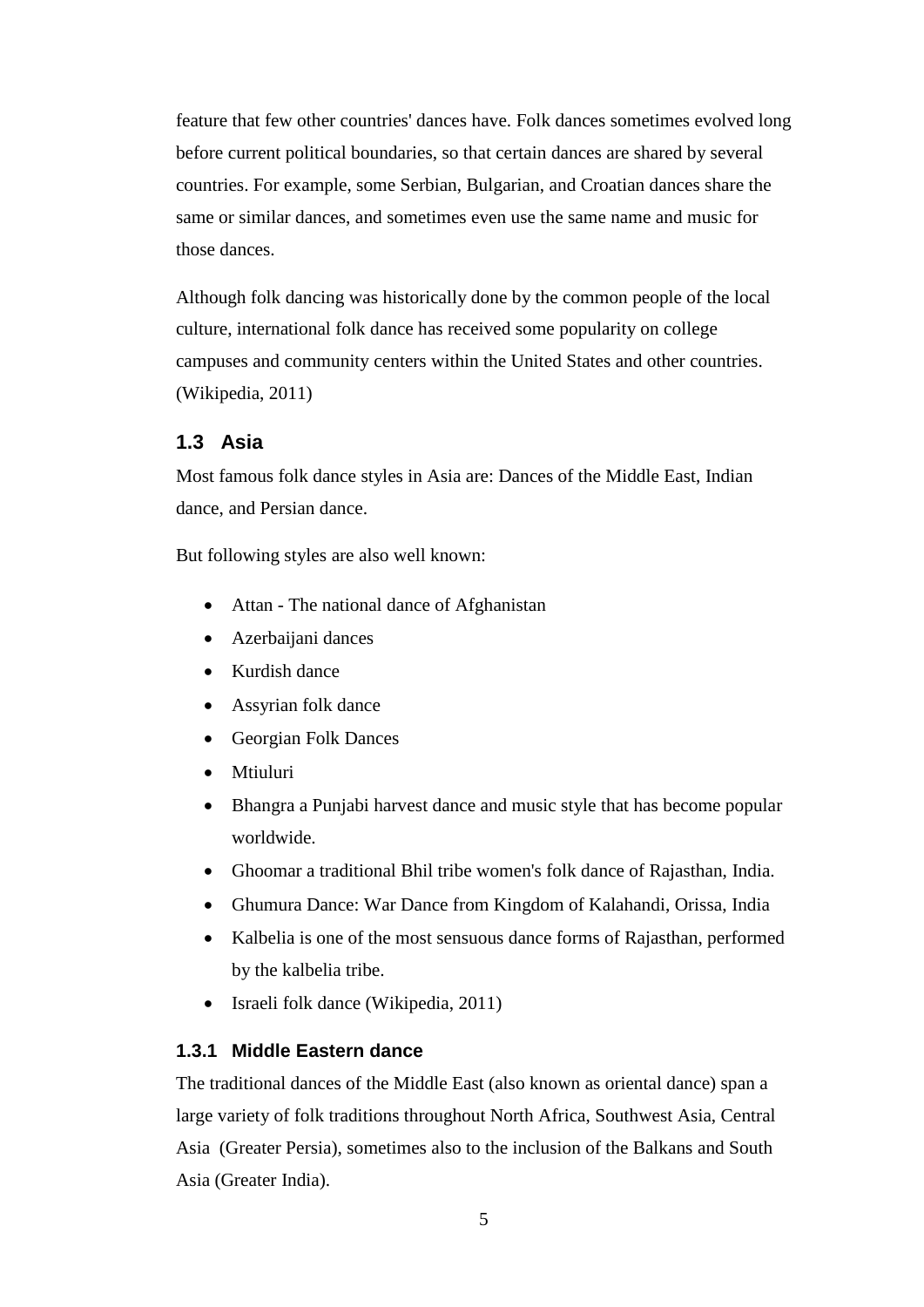"Belly dance" is a western term properly applied to raqs sharqi, which is the Arabic for "oriental dance", but strictly a style developed in the interbellum period for professional performance in cabarets and the early Egyptian film industry on the basis of traditional Egyptian dance, by Samia Gamal, Tahiya Karioka, Naima Akef and others..

- Raqs sharqi (Arabic: عقد ش صرقد; literally "oriental dance") is the style more familiar to Westerners, performed in restaurants and cabarets around the world. It is more commonly performed by female dancers but is also sometimes danced by men. It is a solo improvisational dance, although students often perform choreographed dances in a group.
- Raqs baladi, (Arabic: عدلب صرقد; literally "dance of country", or "folk" dance) is the folkloric style, danced socially by men and women of all ages in some Middle Eastern countries, usually at festive occasions such as weddings.
- Ghawazi, traditional performative dance of the Egyptian Dom people
- Çiftetelli, Turkish folk dance found in the core territories of the former Ottoman Empire
- Persian dance
- Traditional dance of Central Asia (Wikipedia, 2011)

#### <span id="page-5-0"></span>**1.3.2 Dance in India**

Dance in India covers a wide range of dance and dance theatre forms, from the ancient classical or temple dance to folk and modern styles.

Three best-known Hindu deities, Shiva, Kali and Krishna, are typically represented dancing. There are hundreds of Indian folk dances such as Bhangra, Bihu, Ghumura Dance, Sambalpuri, Chhau and Garba and special dances observed in regional festivals. India offers a number of classical Indian dance forms, each of which can be traced to different parts of the country. The presentation of Indian dance styles in film, Hindi Cinema, has exposed the range of dance in India to a global audience.The gods and goddesses are invoked through the religious folk dance forms from good old times. Mention may be made of Ram-lila Nach, Kirtaniya Nach, Kunjvasi Nach and Naradi Nach, Bhagata Nach, Vidapat Nach and Puja Art Nach in this category. Minimum use is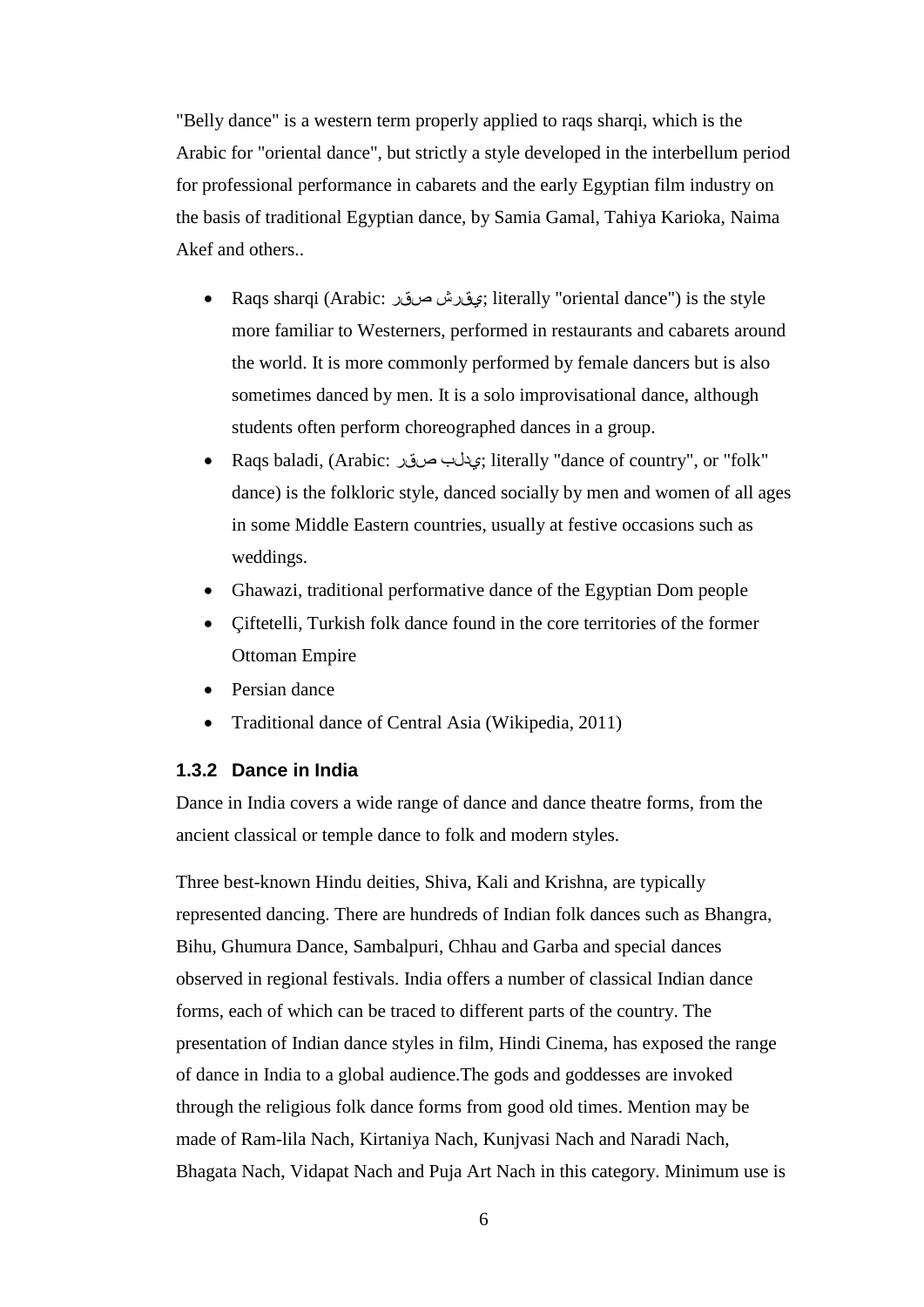made of musical instruments and dancer performs the dances without humming the tune. (Wikipedia, 2011)

## <span id="page-6-0"></span>*1.3.2.1 Classical dance*

Each form represents the culture and ethos of a particular region or a group of people. The criteria for being considered as classical is the style's adherence to the guidelines laid down in Natyashastra by the sage Bharata Muni, which explains the Indian art of acting."The date and authorship of the Bharata Natya Shastra [\[Figure 1\]](#page-6-1) are both in dispute. The book has been variously dated from the 2nd century B.C to the 3rd century A.D, but there is even less certainty about the author. 'Bharata' originally meant a dancer-actor so that the title could mean simply 'A Shastra on Drama for the Dancer-Actor'. On the other hand 'Bharata' is also a name, and so it is possible that the title means 'A Shastra on Drama by Bharata'. However, for practical purposes, whatever his real name might have been, the saga of the Natya Shastra is called Bharata". Acting or natya is a broad concept which encompasses both drama and dance. (Wikipedia, 2011)



#### <span id="page-6-1"></span>**Figure 1 Classic Indian dance (Wikipedia)**

Those who worship Vishnu are considered Vaishnavas. The dance style performed by Sri Krishna (an Avatar of Vishnu) and the gopis in Vrindavan is called Rasa-Lila, and is considered as a form of devotional dance. Many other Indian classical dances are used to illustrate events from the Puranas related to or describing Vishnu.

The national Sangeet Natak Akademi currently confers classical status on nine Indian dance styles: Bharatanatyam (Tamil Nadu), Gaudiya Nritya (Bengal), Kathak (North India), Kathakali (Kerala), Kuchipudi (Andhra Pradesh), Manipuri (Manipur), Mohiniyattam (Kerala), Orissi (Orissa), and Sattriya (Assam).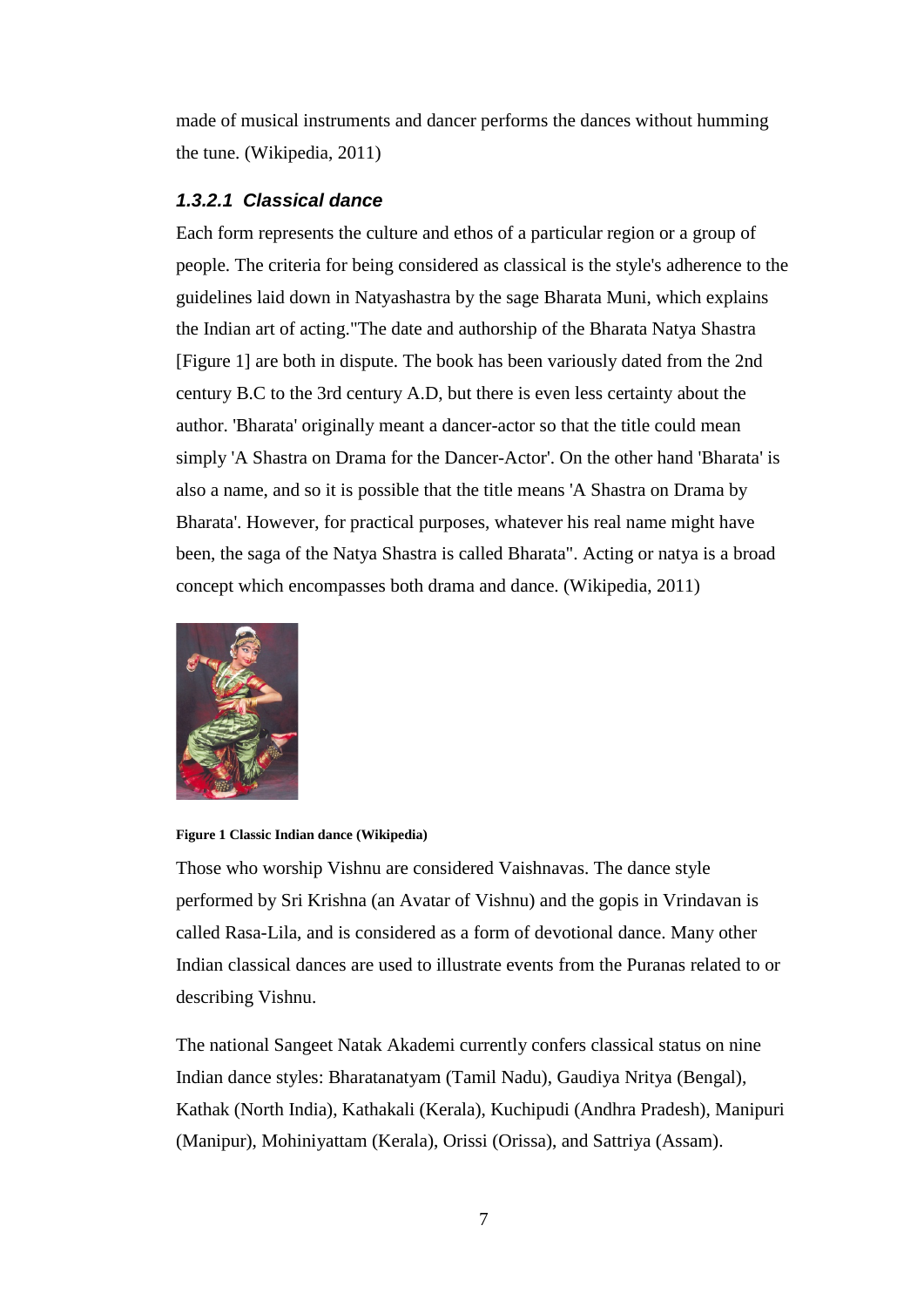#### <span id="page-7-0"></span>*1.3.2.2 Kathakali*

The origins of the Kathakali come from Kerala, one of the smallest states of the Indian Union. This is where traders from other countries first came, for the Malabar coast has the longest history in India of contact with different lands. The Kathakali is, in fact, the result of a marriage between the pre-Aryan Dravidian dances and the later ones which were introduced by the Brahmins. It combines the consciousness, the religious practices and the techniques of these two cultural streams in perfect harmony and balance. In the dance, the Chakkyiar was accompanied on a large copper drum called a mizhavu, by a drummer who was always of the Nambiar caste, and also by a woman who played a pair of small brass cymbals. She was of the same cste but was known as a Nangiar. Hse beat out the time solemnly, for she was expected to remain serious an straight-faced, no matter how amusing the performance of the Chakkyiar. This solo performance had two other names, Pradhand-kuttu and sometimes Kathaprasangam Manthrakam. (Wikipedia, 2011)

#### <span id="page-7-1"></span>*1.3.2.3 Ottan Tullal*

The Ottan Tullal means, literally, "running and jumping." It was created by the poet Kunjan Nambiar in the mid-eighteenth century. According to one story, Nambiar was a member of a troupe maintained by the Raja of Ambalapuzha. One particular performance he was, it seems, overlooked for a part, which he felt, was in accordance with his talent and experience. However, he satisfied his ego by taking an artist;s revenge. On the day of the performance he stationed himself opposite the palace and began to sing at the top of his voice as he danced to the accompaniment of the loud drumming. The content of is song was satirical in its criticism of the establishment. He attracted crowds, and Ottan Tullal was born. In the second account, Nambiar is said to have been playing the drum for a performance of Chakkiyar-kuttu and at one point made a mistake. Embarrassed at this public rebuke, Kunjan resolved to prove his worth and redeem his good name. The next day the Chakkiyar was performing as usual in his corner of the templ, with an attentive and admiring audience around him, but this time he had competition. In another part of the temple stood Kunjan Nambiar. He was dressed in an entirely new kind of costume, his singing and dancing too were quite different from anything the people had ever seen. At first they turned to him from

8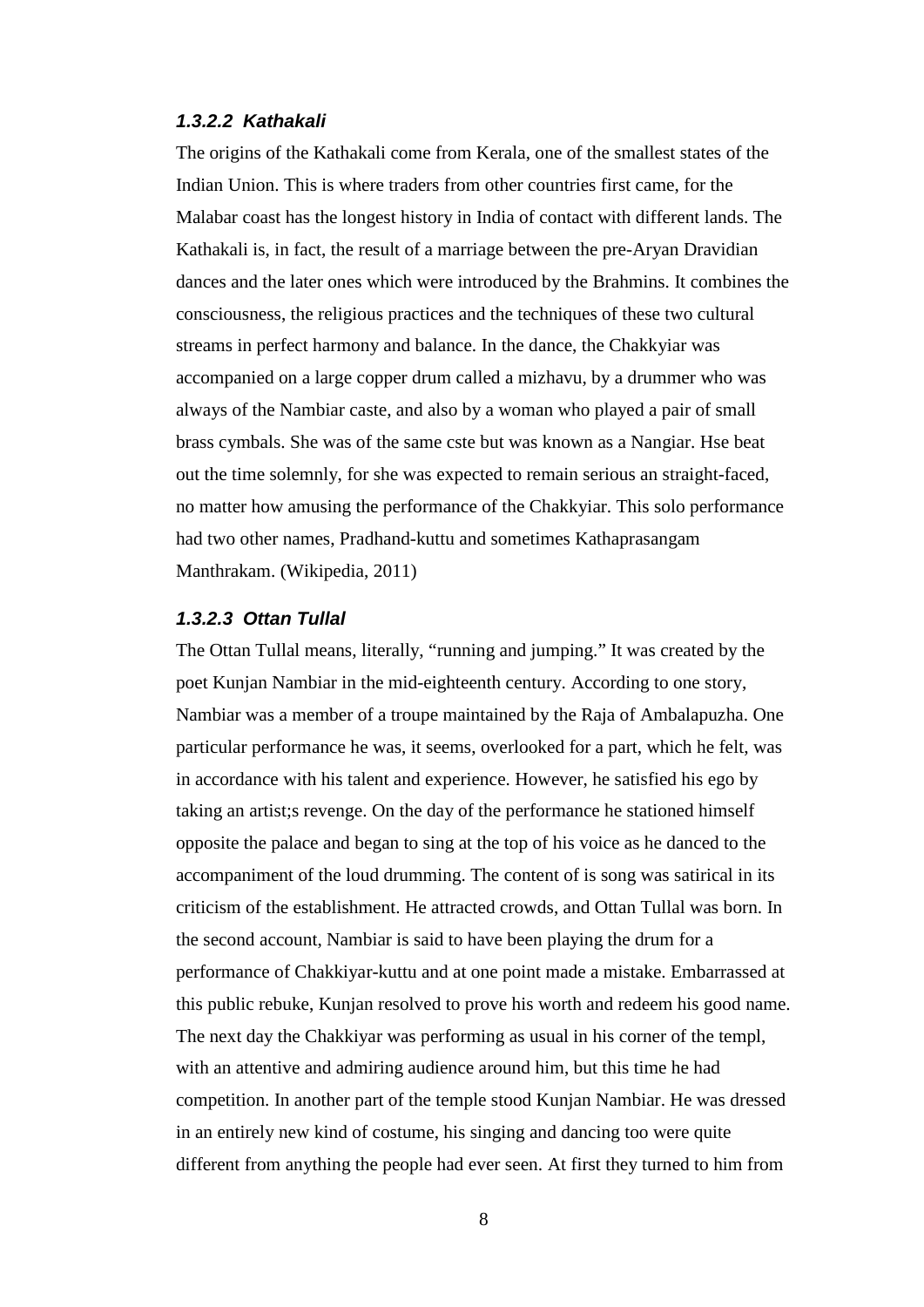sheer curiosity but gradually as they listened, they became absorbed in this novel exposition until finally Chakkiyar was left with hardly anyone to pay attention to him. Ottan Tullal has now become known as "the poor man's Kathali". This is because, in comparison, with that dane-drama, it is cheap to put on. There is only one performer, who plays all the parts in turn. The musical accompaniment is also simple, for it requires only one drummer, who plays on anelongated drum called the maddalam, one cymbal player who keeps the tal on his little cymbals, and sometimes a singer. The singer assists and occasionally takes over the singing from the dancer, who normally does at least some of the singing himself. The technique of the dance is also very similar to the Kathakali, but not quite as formal and inflexible.. There are also no settings, no props, not even a curtain. The makeup od the dancer is not very intricate and though the costume is very colorful, it is not as elaborate as that of Kathakali. (Wikipedia, 2011)

#### <span id="page-8-0"></span>*1.3.2.4 Dasi Attam*

The home of Dasi Attam is in the south, in the area covered by the States of Tamil Nadu, Andhra and Karnataka. Like all the other classical dances of India, Dasi Attam too has its roots in the Natya Shastra of Bharata. It derives its name from its chief exponents in ancient times who were the devadasis or woman in the service of the gods, and so Dasi Attam means "the dance of the devadasis". Relatively recently the term "Bharata Natyam" has come into general use for the dance hitherto known as Dasi attam. This change may well have been made in an attempt to dissociate the art from the devadasis who had come to be regarded as disreputable practitioners. (Wikipedia, 2011)

#### <span id="page-8-1"></span>*1.3.2.5 Mohini Attam*

Mohini Attam is named after the seductress supreme of Hindu mythology who appears in several stories. But the original, far from being a mortal woman, was in fact the god Vishnu who had assumed feminine form. The gods and asuras, it is said, once churned the oceans, in order to extract Amrita, the elixir of life. All went well until the elixir had been extracted, but then there arose a dispute as who was to have it the gods or the demons? Since the gods considered that the demons were being unfair, Vishnu decided to take the matter into his own hands. Accordingly, he assumed the form of the most beautiful woman imaginable. This Mohini had the graceful curves of a vine, her limbs shone with the full bloom of

9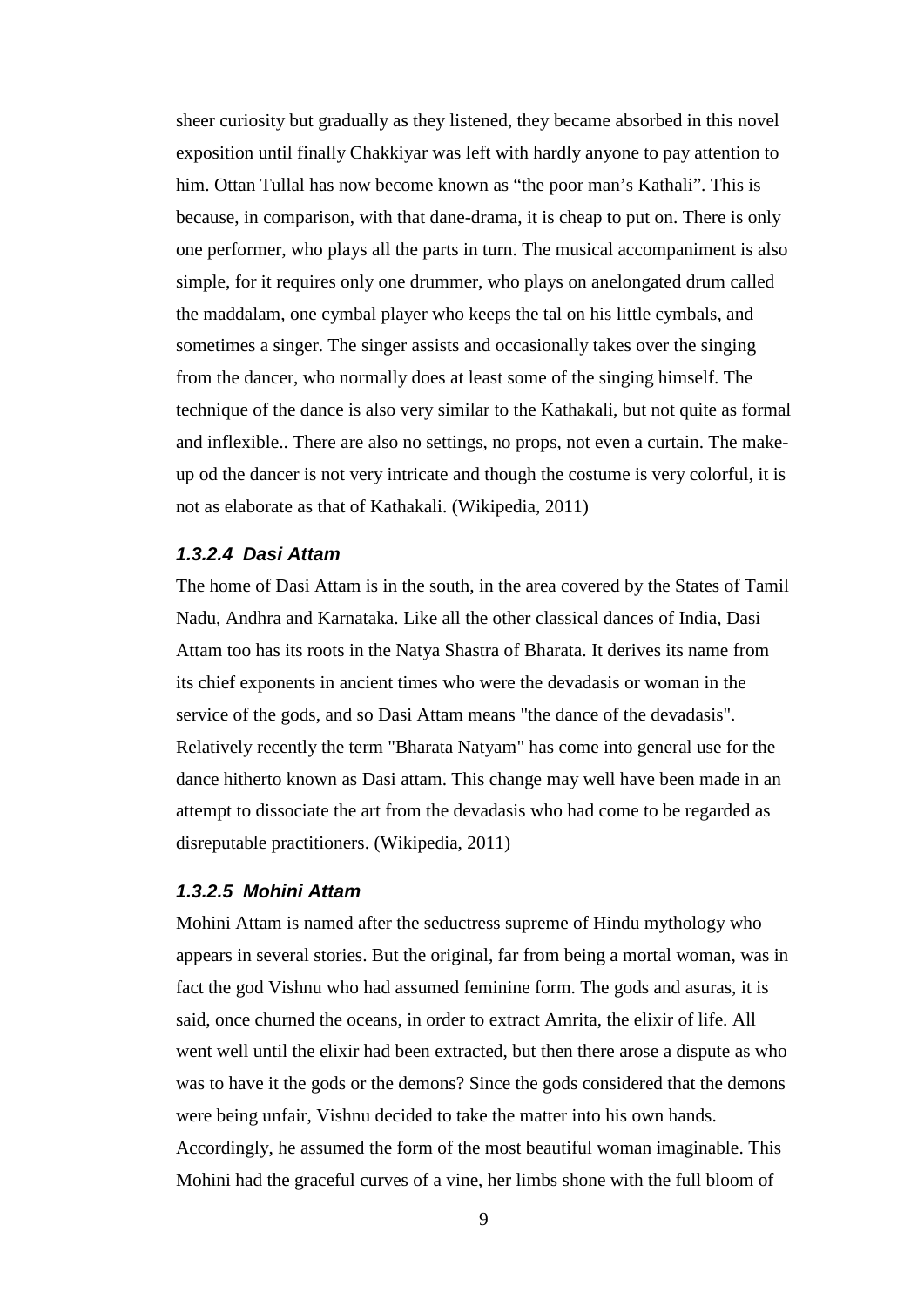youth, her face enchanted all who looked upon it. As soon as the asuras saw Mohini they desired her. She fled and they followed. In this way the asuras were enticed away from Amrita and the gods carried it off. From stories such as these, the name Mohini came to be synonymous with the essence of feminine beauty and allurement, and Mohini Attam is a dance which displays just such qualities. It is a solo dance, reserved exclusively for woman. Its history is not very certain. What is known is that it was patronized about 150 years age by a prince of Travancore, and became very popular. In technique it lies somewhere between Dasi Attam and the lasya aspect of was eminently suitable for use by loose woman, and was frequently used by them to attract would-be clients. This led to its unpopularity and eventual decline at the beginning of the century. (Wikipedia, 2011)

#### <span id="page-9-0"></span>**1.3.3 Persian dance**

Persian dance [\[Figure 2\]](#page-9-1) refers to the type of dancing from Iran. Persian dance is very sensual, circular and slow which makes it a dance that is unique to Iran amongst all other Middle Eastern dance forms.



#### <span id="page-9-1"></span>**Figure 2 Persian dancers from 17th century (wikipedia)**

Persian dance is almost entirely performed to 6\8 time signatures and is the only dance that is performed and known by all Iranians regardless of ethnicity, the dance itself is highly individualistic and also heavily relies on solo improvisation performances much like all other Iranian art forms such as music, etc.

Other Iranian dances include regional folk dances which are always performed in group settings whereby men and women dances are performed in group based ensemble settings.

Usually in Persian dance the upper body motion is emphasized, with hand motions, hip undulations and facial expressions being points of attention.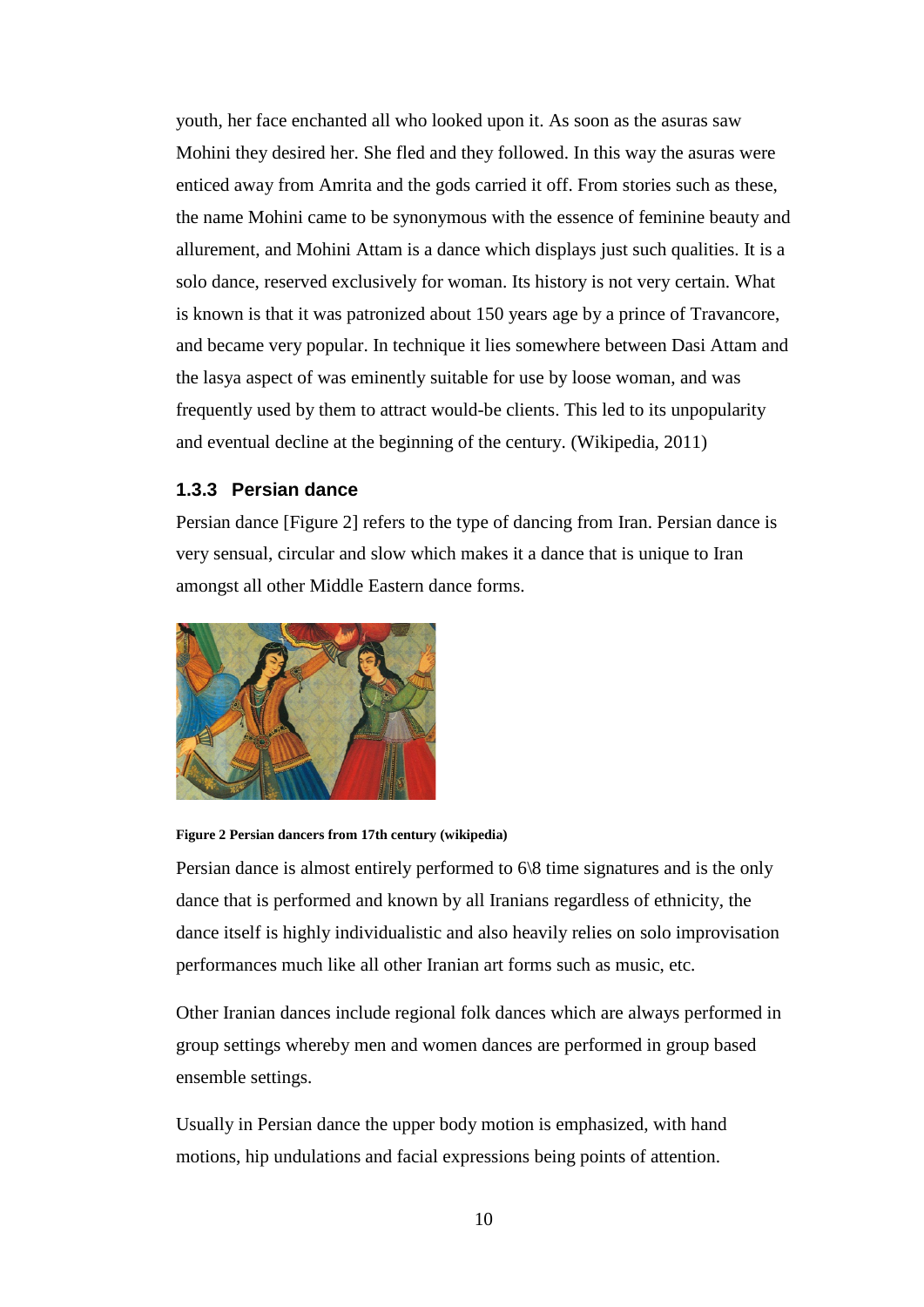Although often compared to Arabic dance, Persian dance is actually very distinct, due to its signature hand movements, slow and sensual circular hip movements as opposed to the rapid hip movements used in bellydance. As the Muslim rulers at the Mughal courts invited many Persian dancers during their rule of the Indian subcontinent, some elements of Persian dance were absorbed into Kathak, a North-Indian classical dance style.

Often, Persian dance will be performed at relatively informal gatherings, such as family meetings, where everyone will sit in a circle (especially on rugs) and a couple will dance in the middle, sometimes accompanied by a Persian drummer playing beats. Persian dance is also used more formally at various social events, like weddings.

Persian dance appears in American pop culture in the 2004 film Alexander performed by the eunuch Bagoas at the ceremony where Clietus dies.

Iran has also Bandari dance, mostly in the South and belly dance itself Raqs Sharqi.

Among most notable ensembles of regional Iranian folk dance is Afsaneh Ballet. Among notable dancers are Jamilah, Azar Shiva, Foroozan, Farzaneh Kaboli, Mohammad Khordadian. (Wikipedia, 2011)

#### <span id="page-10-0"></span>**1.4 Latin America**

Baile folklórico, literally "folkloric dance" in Spanish, is a collective term for traditional Latin American dances that emphasize local folk culture with ballet characteristics - pointed toes, exaggerated movements, highly choreographed. As mentioned below, baile folklórico owes its inception to Amalia Hernandez. Baile folklórico differs from danzas and regional bailes. "Folk dances", that is, "dances that you will find in the villages, not on stage" were researched and disseminated by Alura Angeles de Flores. A good rule of thumb is if the woman raises her hands about her head (thus showing her legs), it is folklórico. Each region in Mexico, the Southwestern United States and Central American countries is known for a handful of locally characteristic dances. (Wikipedia, 2011)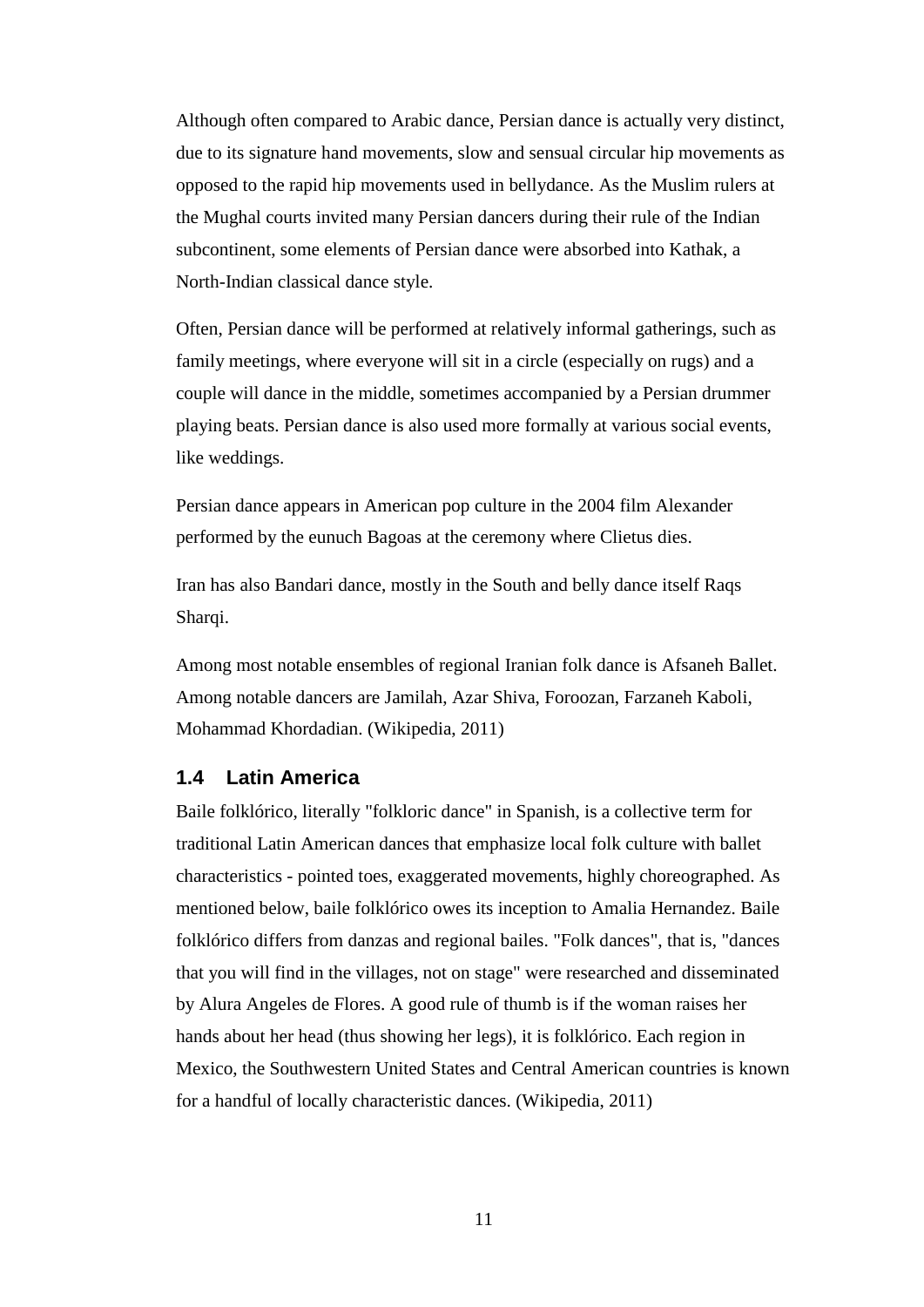#### <span id="page-11-0"></span>**1.4.1 Mexico**

The state of Jalisco [\[Figure 3\]](#page-11-1), for example is especially known for its jarabe Tapatio, son and el baile de los sonajeros which accompany its famous mariachi. One of the most popular songs is "La Negra". The state of Jalisco.



**Figure 3 Woman dancing Jalisco (Wikipedia)**

<span id="page-11-1"></span>The state of Guerrero is known for its sintesis and tixtla. Michoacán is known for its huetamo and "Historia del Traje de la Mujer Michoacana," a dance which depicts a local folktale Alegria, 1995. Though the dances differ from region to region, the basic steps and style of dance are similar. Traditional bailes in Vera Cruz are characterized by a basic set of steps called zapateados which involve percussive heel-stomping. (Wikipedia, 2011)

Costumes in the southwest United States are characterized by denim and western shirts while costumes of the Federal District of Mexico reflect a stronger traditional Spanish influence and those of the Yucatán reflect indigenous traditions. In the folk dances of Northern Mexico, men generally wear black Pants with Galas on each side of the leg, accented with a red tie and belt and a black wide-brimmed hat. The woman wear tighter fitting and shorter skirts and either white or black boots. The costumes from Jalisco entails the Women to wear brightly colored ruffled skirts trimmed with ribbons whose colors are local signifiers, shoes with heavy clog-like heels and ornate hair pieces. Shoes vary in color but usually they are either black, white, or red, depending on the song and region. For the region of Vera Cruz, the women wear beautiful white dresses that is full of lace. they use white shoes, and a small apron with a bandana that hangs off the side of the dress. Depending on whether the woman is married or not, will determine what side the bandana will hang and which side the floral head piece will lay. Married means that it would be on the left side and single is on the right.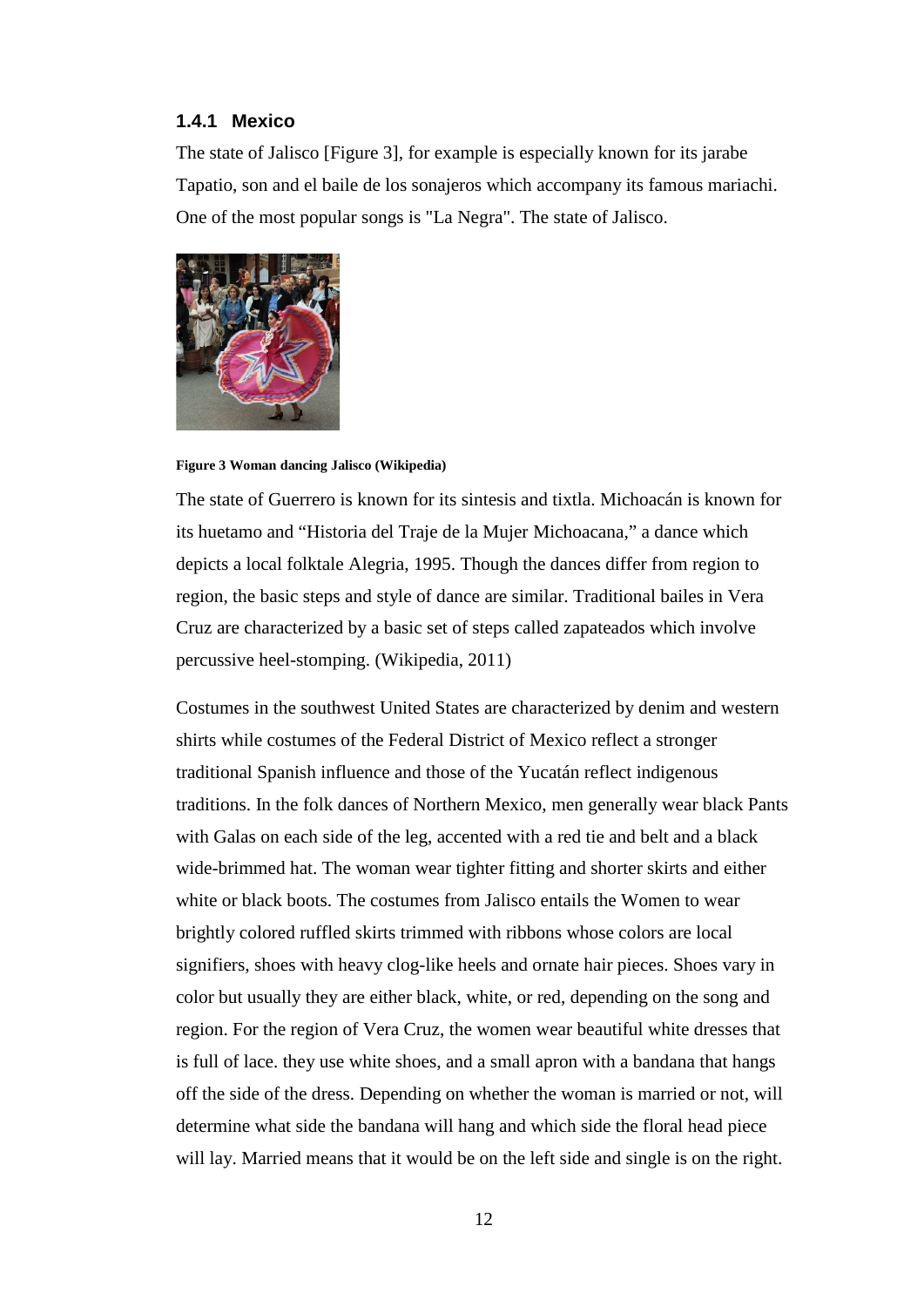Sinaloa, from the coastal region, wear lighter dresses and more colorful. (Wikipedia, 2011)

Amalia Hernandez pioneered baile folklorico in the 1950s with her establishment of and leadership of the Ballet Folklorico Mexico. Additionally, she founded a school in Mexico City for the study and practice of classical and folkloric dance techniques.

Prior to the explosion in popularity among student and community groups, bailes folklóricos were (and currently are) performed as a part of large parties or community events. The mariachi musicians generally stand in a line at the back of the performance space and perform without written musical notation, while the dancers perform in couples in front of the mariachis. Now days there are both private and public Folklorico groups that get together and compete, for example the USA Ballet Folklorico Nationals. There is also the website http://www.Folkloricoonline.com which is similar to Myspace but is focused only on Folklorico. It is a great way to communicate with other folklorico lovers and share ideas and tricks of the trade. (Wikipedia, 2011)

## <span id="page-12-0"></span>**1.4.2 Central America**

Central America has many Bailes Folkloricos. One typical dance from Costa Rica is the Punto Guanacasteco.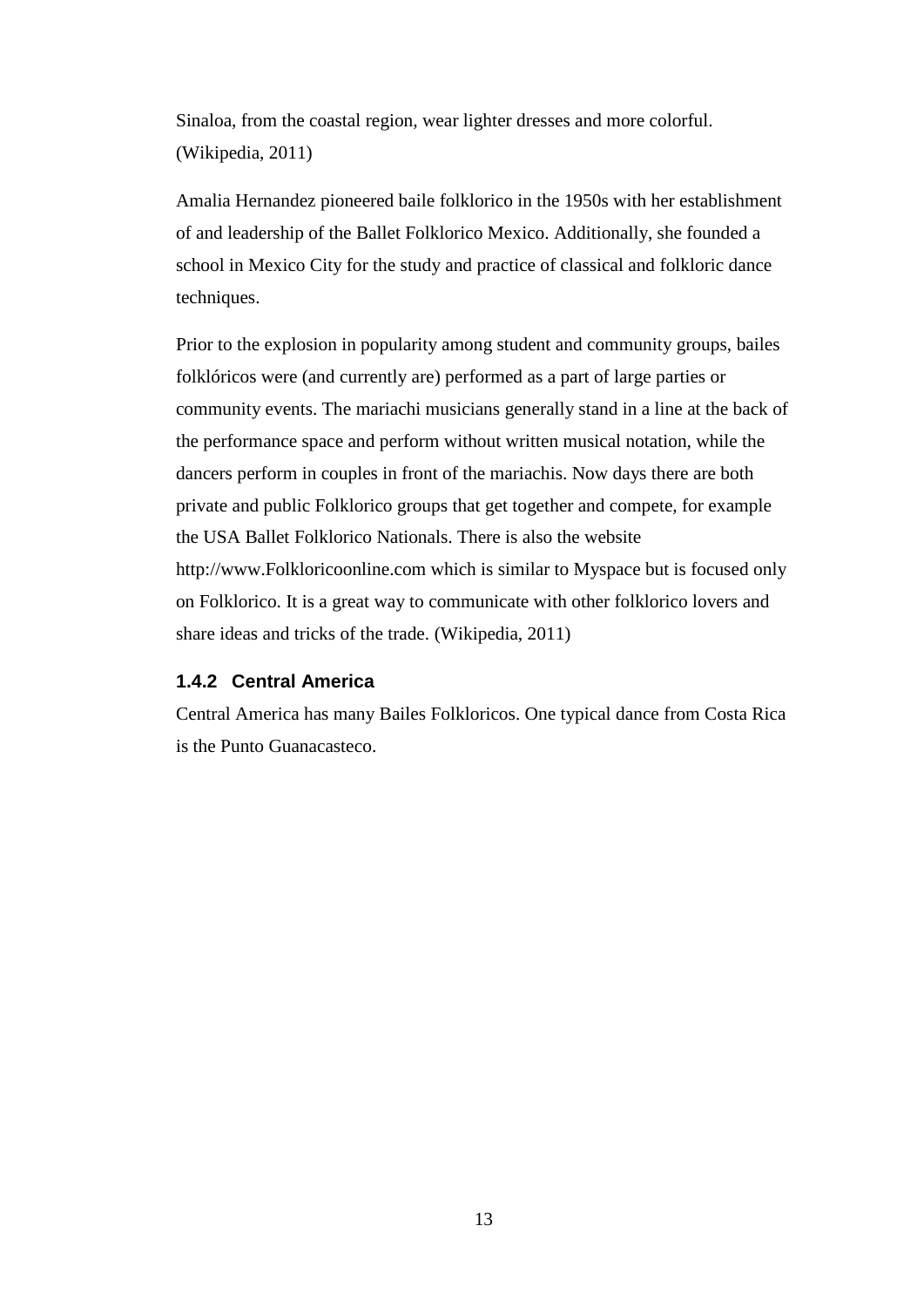# <span id="page-13-0"></span>**2 Folk dance in Estonia**

Folk dance is very popular in Estonia. There are many folk dance groups all around Estonia.

Oldest folk dances were only for men [\[Figure 4\]](#page-13-1)!



**Figure 4 Estonian dance for men**

<span id="page-13-1"></span>Most folk dances are ment for groups there dancers are in couples [\[Figure 5\]](#page-13-2). Dance involves some unique steps, jumps, running etc.



#### <span id="page-13-2"></span>**Figure 5 Typical Estonian Folk Dance**

Following table illustrates, how many people are practicing folk dance in Estonia.

| <b>COUNTY</b>    | population | total folk    | folk dance    |
|------------------|------------|---------------|---------------|
|                  |            | practitioners | practitioners |
| Harju maakond    | 526505     | 24468         | 5079          |
| Hiiu maakond     | 10032      | 1075          | 271           |
| Ida-Viru maakond | 168656     | 4460          | 1048          |
| Jõgeva maakond   | 36671      | 3181          | 929           |
| Järva maakond    | 36058      | 2974          | 730           |
| Lääne maakond    | 27366      | 2417          | 826           |
| Lääne-Viru       | 66996      | 4844          | 1344          |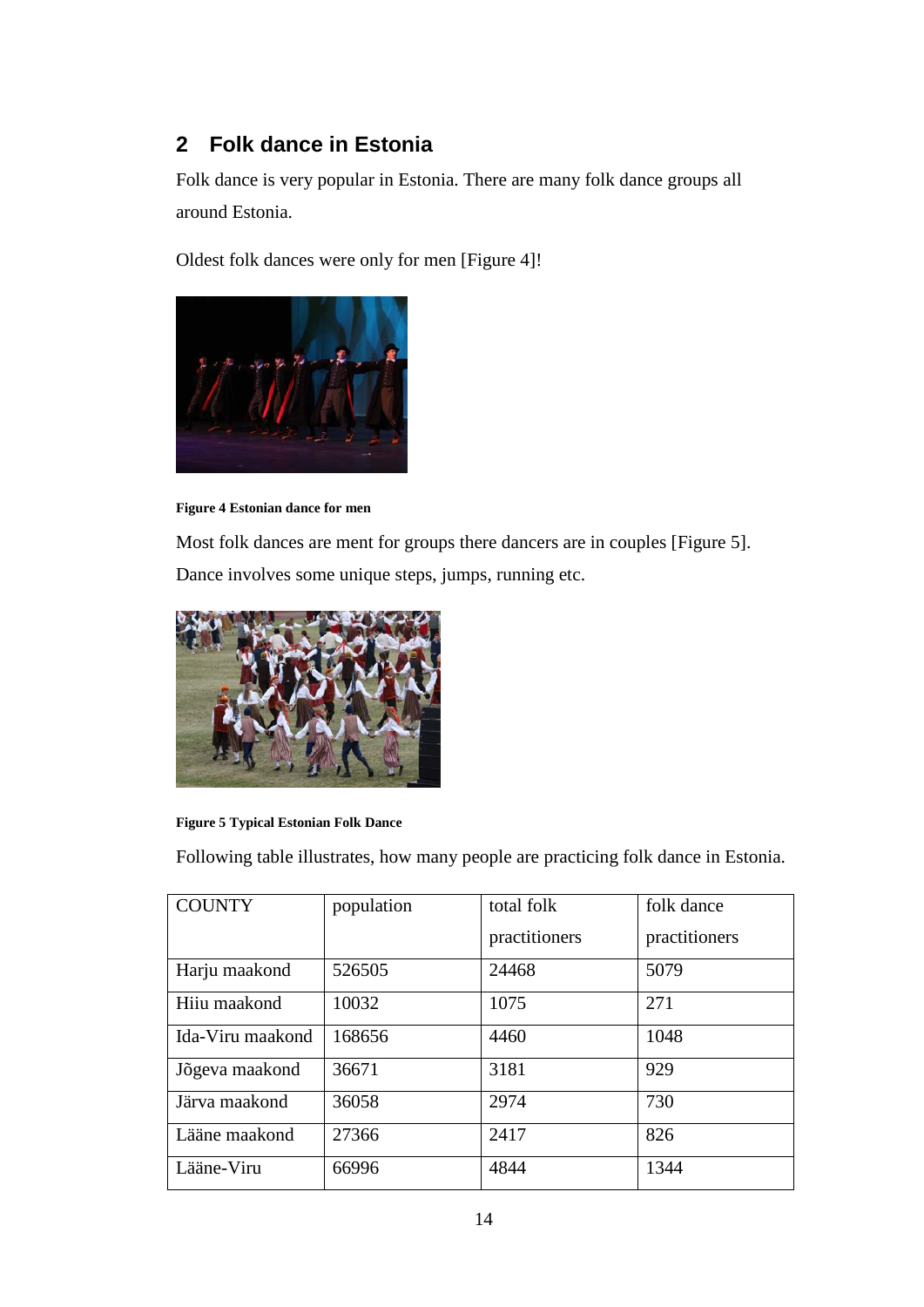| <b>COUNTY</b>    | population | total folk    | folk dance    |
|------------------|------------|---------------|---------------|
|                  |            | practitioners | practitioners |
| maakond          |            |               |               |
| Põlva maakond    | 30889      | 3373          | 870           |
| Pärnu maakond    | 88428      | 6632          | 1742          |
| Rapla maakond    | 36620      | 3181          | 910           |
| Saare maakond    | 34644      | 3285          | 942           |
| Tartu maakond    | 150074     | 10650         | 2002          |
| Valga maakond    | 34048      | 3444          | 771           |
| Viljandi maakond | 55447      | 5461          | 1403          |
| Võru maakond     | 37693      | 4345          | 1000          |